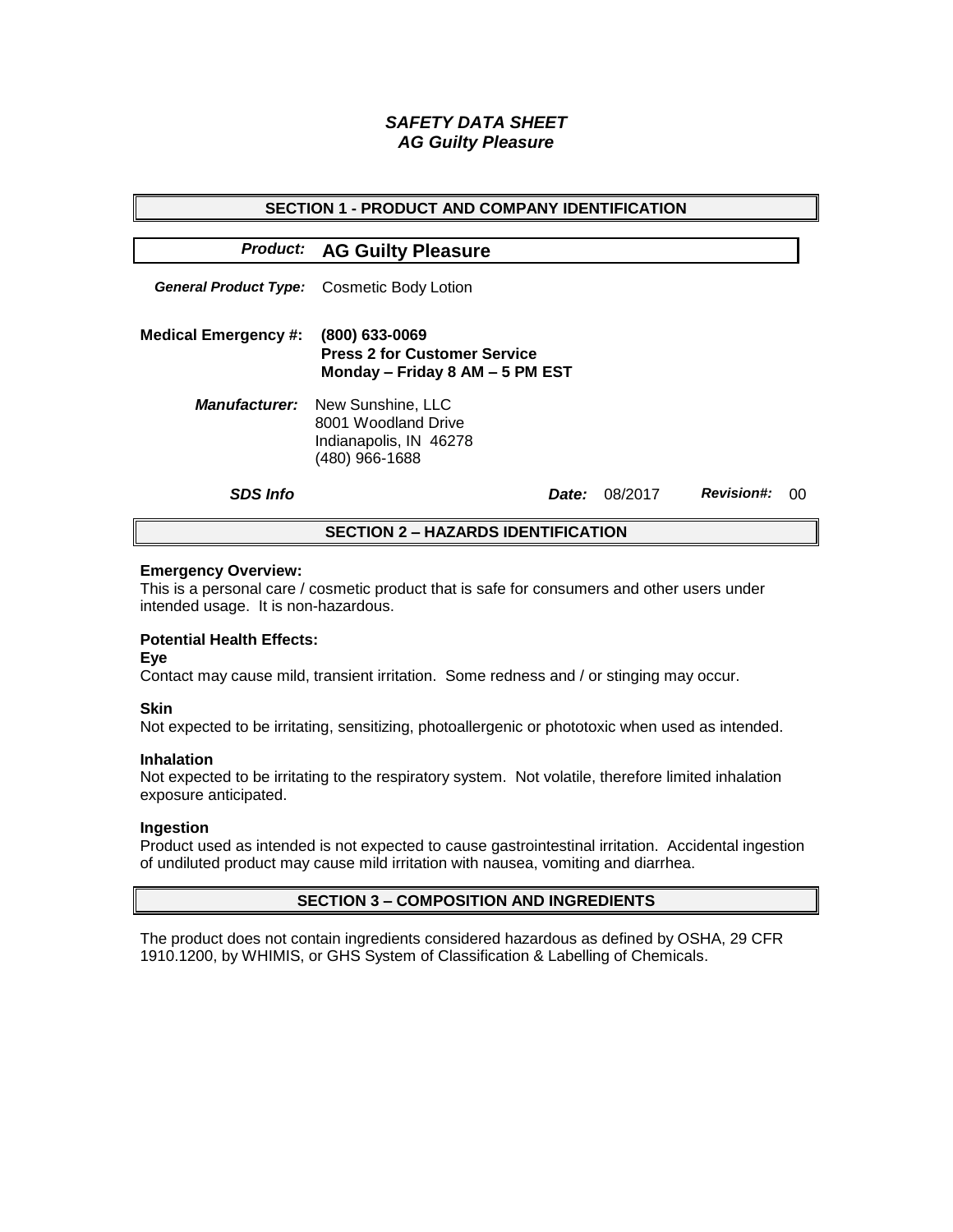# **SECTION 4 – FIRST AID MEASURES**

## **Eye**

Thorough rinsing for 15 – 20 minutes is recommended. If irritation persists, contact a physician.

#### **Skin**

Discontinue use of product. Apply cold compresses to affected areas to relieve discomfort. If discomfort persists, contact a physician.

#### **Inhalation**

If respiratory irritation occurs, remove individual to fresh air.

#### **Ingestion**

Accidental ingestion of product may require medical attention. In case of accidental ingestion dilute with water. Do not induce vomiting. If discomfort persists, contact a physician.

## **SECTION 5 – FIRE FIGHTING MEASURES**

**Extinguishing Media:** Use chemical foam, dry chemical, carbon dioxide or water. **Explosion Hazard:** Not applicable.

**Fire Fighting Info:** Contact emergency personnel. Use self-contained breathing apparatus and protective gear, if large quantities of product are involved. Hazardous decomposition products may be released. Thermal degradation may produce oxides of carbon and / or nitrogen, hydrocarbons and / derivatives.

# **SECTION 6 – ACCIDENTAL RELEASE MEASURES**

## **Procedures for Spill / Leak Clean-up:**

**Household Settings:** Absorb liquid and scrub the area. Dilute with water until surface is no longer slippery.

**Non-Household Settings:** Use safety glasses if splash hazard exist. Use gloves and other protective clothing to prevent skin contact.

## **SECTION 7 – HANDLING AND STORAGE**

#### **Precautions for Safe Handling:**

**Household Settings:** Avoid contact with eyes.

**Non-Household Settings:** No unusual handling or storage requirements. Storage in large quantities (warehouse) should be in a well-ventilated, cool area.

## **Conditions for Safe Storage:**

**Household Settings:** Normal household storage.

**Non-Household Settings:** No unusual handling or storage requirements. Storage in large quantities (warehouse) should be in a well-ventilated, cool area.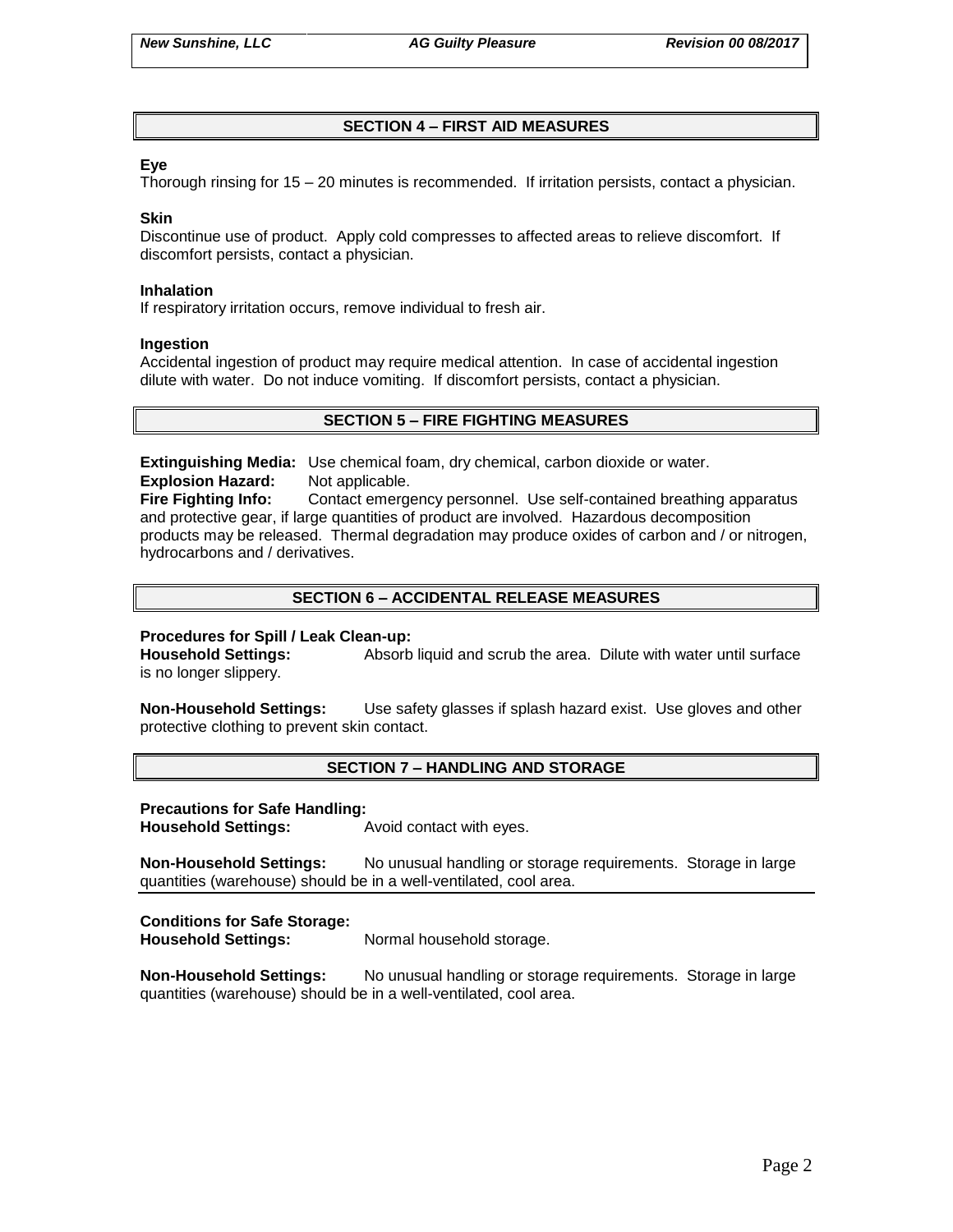## **SECTION 8 – EXPOSURE CONTROLS / PERSONAL PROTECTION**

**Household Settings:** This is a personal care / cosmetic product that is safe for consumers and other users under normal and reasonably foreseen use.

**Non-Household Settings:** Use safety glasses if splash hazards exist, use gloves and other protective clothing to prevent skin contact. Always follow good hygienic work practices. Avoid prolonged contact with skin and clothing.

## **SECTION 9 – PHYSICAL AND CHEMICAL PROPERTIES**

Physical State Viscous liquid body lotion. Appearance **Various colored viscous liquid.**<br>
Odor Communication Colore Fragrant. Odor Threshold Not available pH 3.5 – 7.5 Melting Point/Freezing Point Not Applicable Boiling Point >212 F / 100 C Flash Point  $>212$  F / 100 C Evaporation Rate Not Applicable Flammability Not Applicable Upper/Lower Flammablilty Not Applicable Vapor Pressure Not Applicable Vapor Density Not Applicable Relative Density Not Available Specific gravity at 25C Not available. Solubility in water at 20C Slightly Insoluble Partition coefficient Not Applicable Auto-iginition Temp Not Applicable Decomposition Temp Not Available Viscosity 20,000 – 150,000 cps. Volatile % Complies with Federal and State VOC regulations.

## **SECTION 10 – STABILITY AND REACTIVITY**

**Other Recommendations:** None

**Conditions to Avoid:** No applicable information has been found.

## **SECTION 11 – TOXICOLOGICAL INFORMATION**

This is a personal care / cosmetic product that is safe for consumers and other users under intended and reasonably foreseeable use.

**Chronic Effects:** Finished product is not expected to have chronic health effects. **Target Organs:** No adverse health effects on target organs expected for finished product. **Carcinogenicity:** Finished product is not expected to be carcinogenic. NTP: No IARC: No OSHA: No

## **SECTION 12 – ECOLOGICAL INFORMATION**

The product ingredients are expected to be safe for the environment at concentrations predicted under normal use and accidental spill scenarios.